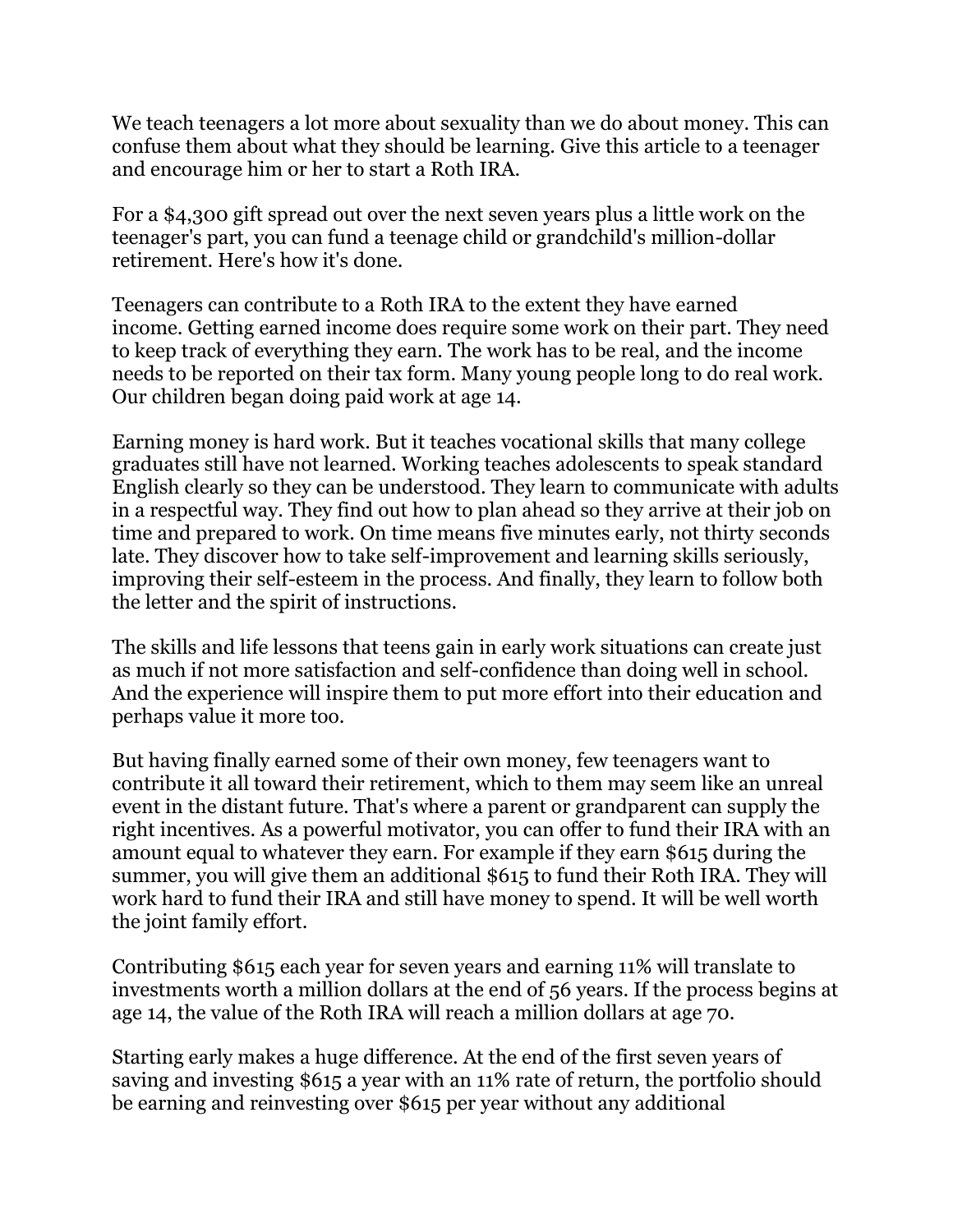contributions. Funding a Roth IRA for 7 years and then stopping actually results in more money than waiting 7 years and then funding it with the same annual amount for the rest of your life. The difference gets more pronounced the longer you delay. Thus contributing \$615 between ages 14 and 20 and then stopping is more profitable than starting at age 40 and contributing the maximum \$5,000 a year until age 70.

Teenagers are not restricted to \$615. The limit for 2012 Roth contributions is \$5,000. You must decide how much incentive you can afford to help raise a financially savvy child. Sometimes all the private education and tutoring doesn't do as much good as practical work experience at helping motivate and empower young people to take charge of their own destiny.

Earning \$615 only requires working for 82 hours at the \$7.50 minimum wage. There are about 360 working hours during the two-month summer vacation. At \$14 an hour all summer, an industrious teen might earn more than the \$5,000 maximum Roth contribution. So be sure to determine ahead of time how much you are willing to match before offering the incentive of doubling their pay if they contribute to a Roth.

Offering to match their funding with a gift is generous and provides a great incentive for them to plan and save for their future. But families with less income can mentor their children through the process without matching their contribution. A financial planner can help set up the accounts, manage the investments and explain the principles of the plan.

Contributions to a Roth account are made after paying tax. If your taxable income is less than \$8,700, you owe no tax. Therefore your teenager can put money into a Roth account without paying tax on it. All the appreciation is tax free. And withdrawals in retirement, even withdrawals from a million-dollar portfolio, are also tax free.

**Contributing to a Roth account while you are young and your income tax rate is minimal is tax-planning genius.** This is a rare opportunity to not pay tax on money and put it where it will never be taxed again. Later in life it will be more difficult to contribute to a Roth account as your marginal tax rate rises. Receiving tax-free growth for life is an added perk of funding your Roth account while you are younger.

Much of what is true for a teenager is true for adults as well. Unless you are at the peak of your income-earning potential, funding a Roth might still be brilliant. And leaving a Roth IRA to the next generation is estate-planning genius because it leaves the next generation a tax-free income for life.